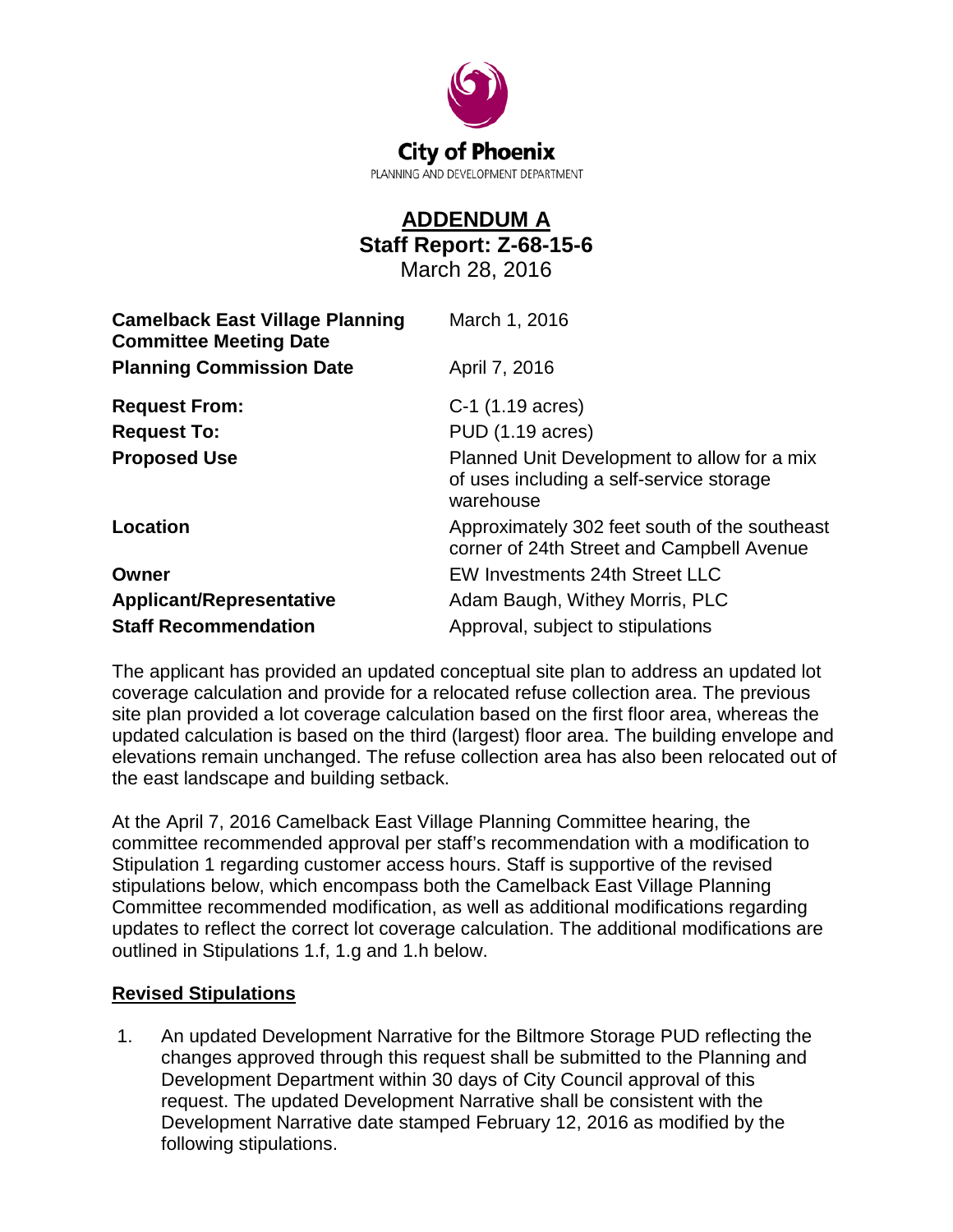- a. Cover page: Applicant shall update resubmittal date to "January 15, 2016" and add a line that reads "Hearing Draft: February 12, 2016."
- b. Page 14, Landscape Standards: Applicant shall replace "Exhibit O" with "Exhibit E" at the end of the first paragraph.
- c. Exhibit E, Conceptual Landscape Plan: Applicant shall replace plan with an updated version reflecting the landscape standards contained within the PUD narrative.
- d. Exhibit Q, Comparative Zoning Standards Table: Applicant shall revise the C-1 landscape standards for 24th Street with "24th Street: 30' average; Minimum 20' for up to 50% of the frontage."

e. PAGE 13, PERMITTED USES: APPLICANT SHALL ADD "NO CUSTOMER ACCESS IS PERMITTED AFTER 10 PM DAILY" TO THE LIST OF SELF-SERVICE STORAGE FACILITY REGULATONS.

- **f. PAGE 13, DEVELOPMENT STANDARDS TABLE: APPLICANT SHALL REVISE MAXIMUM LOT COVERAGE TO 63%.**
- **g. EXHIBIT D, CONCEPTUAL SITE PLAN: APPLICANT SHALL REPLACE PLAN WITH SITE PLAN DATE STAMPED MARCH 15, 2016.**
- **h. EXHIBIT Q, COMPARATIVE ZONING STANDARDS TABLE: APPLICANT SHALL REVISE PUD ZONING LOT COVERAGE TO 63% MAXIMUM.**
- 2. The property owner shall dedicate a 10 foot sidewalk easement along the east side of 24th Street for the length of the project, as approved by the Planning and Development Department.
- 3. The property owner shall update all existing off-site street improvements, including sidewalks, curb ramps and driveways, adjacent to the project to current ADA guidelines, as approved by the Planning and Development Department.
- 4. The property owner shall record a Notice to Prospective Purchasers of Proximity to Airport in order to disclose the existence, and operational characteristics of City of Phoenix Sky Harbor International Airport (PHX) to future owners or tenants of the property.